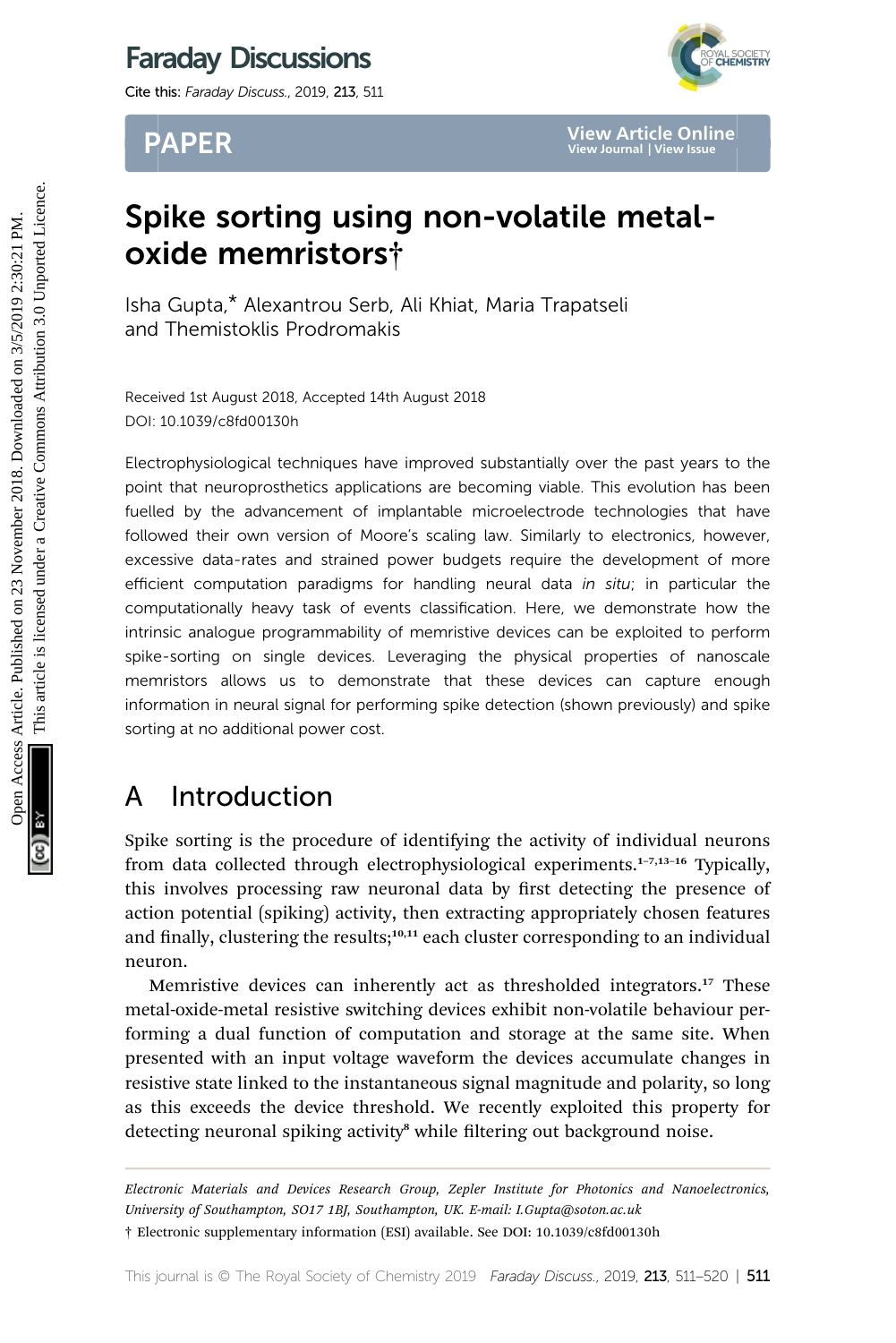In this work, the capability of single memristive devices to act as spike-sorting elements was experimentally demonstrated using a commercially available memristor characterisation instrument. Publicly available simulated neural signals constructed based on electrophysiological recordings from the cortex and basal ganglia<sup>15</sup> were used as the input data for the memristive spike sorter. The data essentially contained three distinct single-unit activity waveform prototypes overlaid on a noise background. The instrument applied suitable amplication and relayed these waveforms to stand-alone devices.

### B Methods

### Memristive devices and hardware instrumentation

For all experiments in this work, bilayer metal-oxide memristors were used with stack configuration Pt/AlO<sub>x</sub>/TiO<sub>x</sub>/Pt (10/4/40/10 nm) (see Fig. 1(a)). Patterning was carried out using conventional optical lithography and lift-off processes. The electrodes were deposited using e-beam evaporation while the oxides were fabricated using magnetron sputtering. Electrical characterisation was carried out using a memristor characterisation and testing platform featuring ArC instruments Ltd. Technology (https://www.arc-instruments.co.uk/, ESI Fig. 1†). The instrument can be used to characterise devices both in-package and directly onwafer via probe card. For the demonstrated experiments, both packaged and on-wafer devices were used.<sup>18</sup> Before use, all devices had to be electroformed; a one-time process that electrochemically activates the memristor.<sup>19</sup> Our test devices typically electroform once at 8–12 V. Once electroformed, the devices show reliable, well-behaved switching in the  $[+1.2, +2.5]$  V and  $[-1.2, -2.5]$  V ranges. For this work, the devices were used in the  $5-20 \text{ k}\Omega$  resistive state operating range. Farday Diecusions<br>
In this work, the expability of single memnistive devices to at as pluse on the elements was experimentally demonstrated using a common<br>
signal constructed has do nelectophysiological recordings from th



Fig. 1 Memristive devices and neural signals. (a) Simplified schematic of experimental setup. The top electrode of each test device was grounded whilst suitably amplified neural signal data samples were applied to the bottom electrode. Inset: atomic force microscopy image of memristive devices. (b, d and f) Neural signal data used as input to the memristive spike sorter. Each panel corresponds to neural spikes generated by different neurons and consequently featuring different signature waveforms. Thick traces: average spike waveform for each class (average of 10 instances). Thin traces: 10 different individual instances of spikes (c, e and g). Data includes amplification as shown in (a). Response of memristive devices to inputs from (b, d, and f) respectively. Memristor resistive state jumps are observed in tight correlation to input signal voltage peaks. Pink dots: measured resistive state values. Blue: spike type/class I. Red: type II. Green: type III.

512 | Faraday Discuss., 2019, 213, 511-520 This journal is © The Royal Society of Chemistry 2019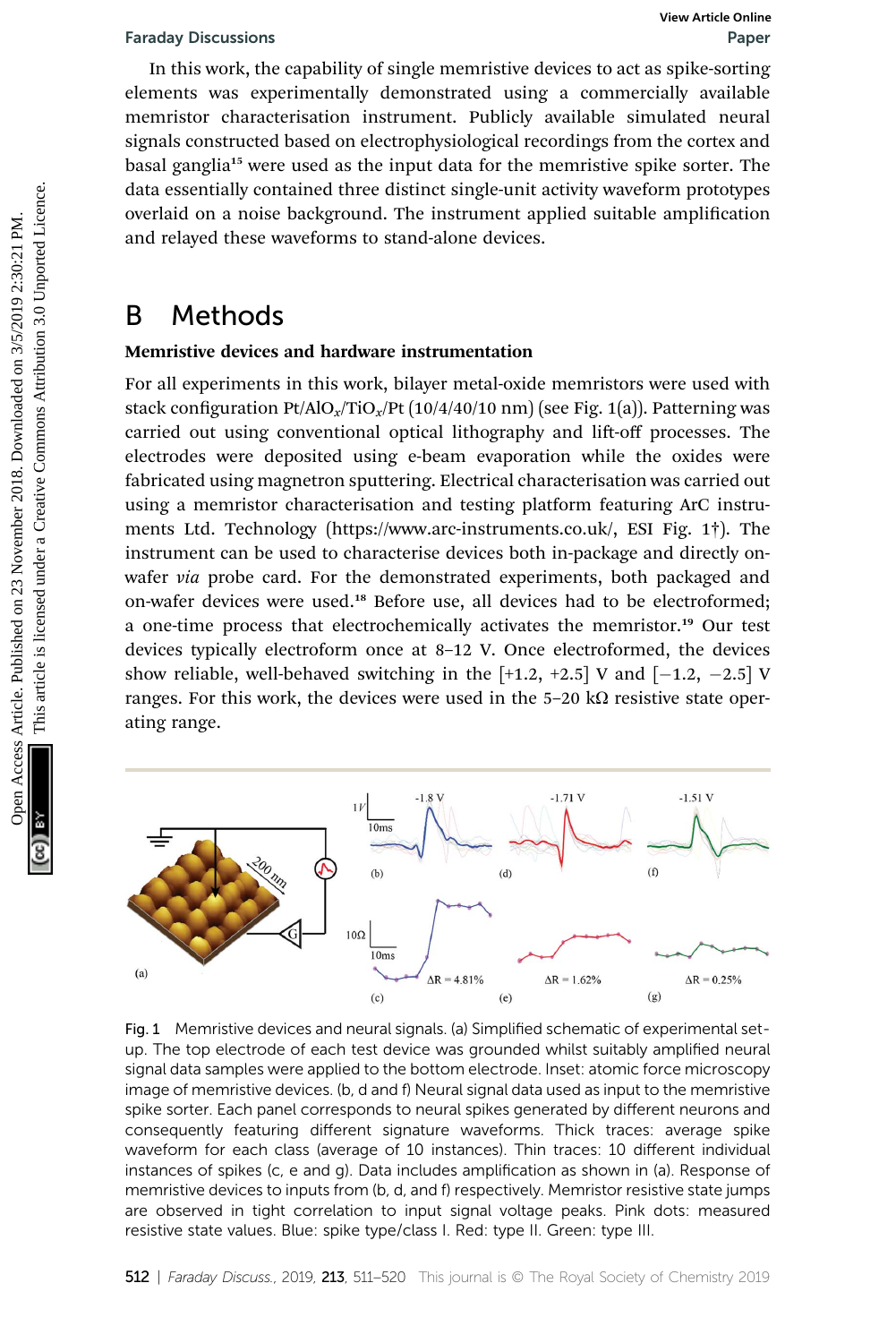### Neural data source

The neural data used for our experiments is publicly available from the University of Leicester, R. Q. Quiroga group (https://www2.le.ac.uk/centres/csn/software);<sup>15</sup> dataset no. 2. It consists of a simulated neural recording synthesised using three distinct single-unit activity templates (extracted from measured data) overlaid on top of background noise. We refer to each unique combination of a standardised spike waveform plus noise as a 'spike instance'.

### Memristive based spike-sorter

A simplified system schematic for the memristor based spike-sorter<sup>8</sup> is presented in Fig. 2(a). The setup for acquiring/recording neural data (for instance a CMOS based front-end system) is external to the presented memristor-based spikesorter. In this work, neural input data used for the experiments was stored on a PC. Data entering the memristor-based spike-sorter is first subjected to amplification and offset (i). The appropriate degree of amplification is determined following the thresholded integrator property of memristive devices: significant neural activity (spikes) must lie above the switching threshold of the device whilst noise should remain below it.<sup>8,9</sup> In the second stage (ii), the conditioned waveforms are fed to the memristive devices using the characterisation instrument and the resistive state of the device is read periodically. The presence of supra-threshold spikes in the input is expected to cause signicant changes in the resistive state of the device whilst the background noise will be inherently suppressed. Finally (iii), all captured resistive states are post-processed in order to estimate the number and identities of the spikes present. **Published on 23**<br> **Published on 23 November 2018.** Then near the total angle in the consistence of Leicester, R. Q. Quirings group (https://www.2.le.ac.uk/centres/csn/software)<sup>24</sup><br>
datast no. 2. It consists of a simulate

### Memristive based spike-sorter signal processing

Signal-processing strategy for a memristor-based spike sorter is discussed in detail in our previous work.<sup>8</sup> To summarise, a figure is appended in ESI Fig.  $2.†$ Briefly, the entire neural signal is passed through the devices in small snippets *i.e.* 'batches'. These batches are further sub-divided into smaller 'bins'. At the end of each bin, the resistive state of the device is read and recorded (at low read voltages of  $0.2$  V). The resistive state read before and after a bin facilitates the estimation of change of resistive state in each bin. For estimation of noise baseline, after every batch, the neural signal is paused and the state of the device is recorded.

For spike sorting, the changes in resistive state registered in each bin are plotted as a function of the initial resistive state of each bin.



Fig. 2 Memristive based spike-sorter. This figure has been duplicated from author's previous work.<sup>8</sup>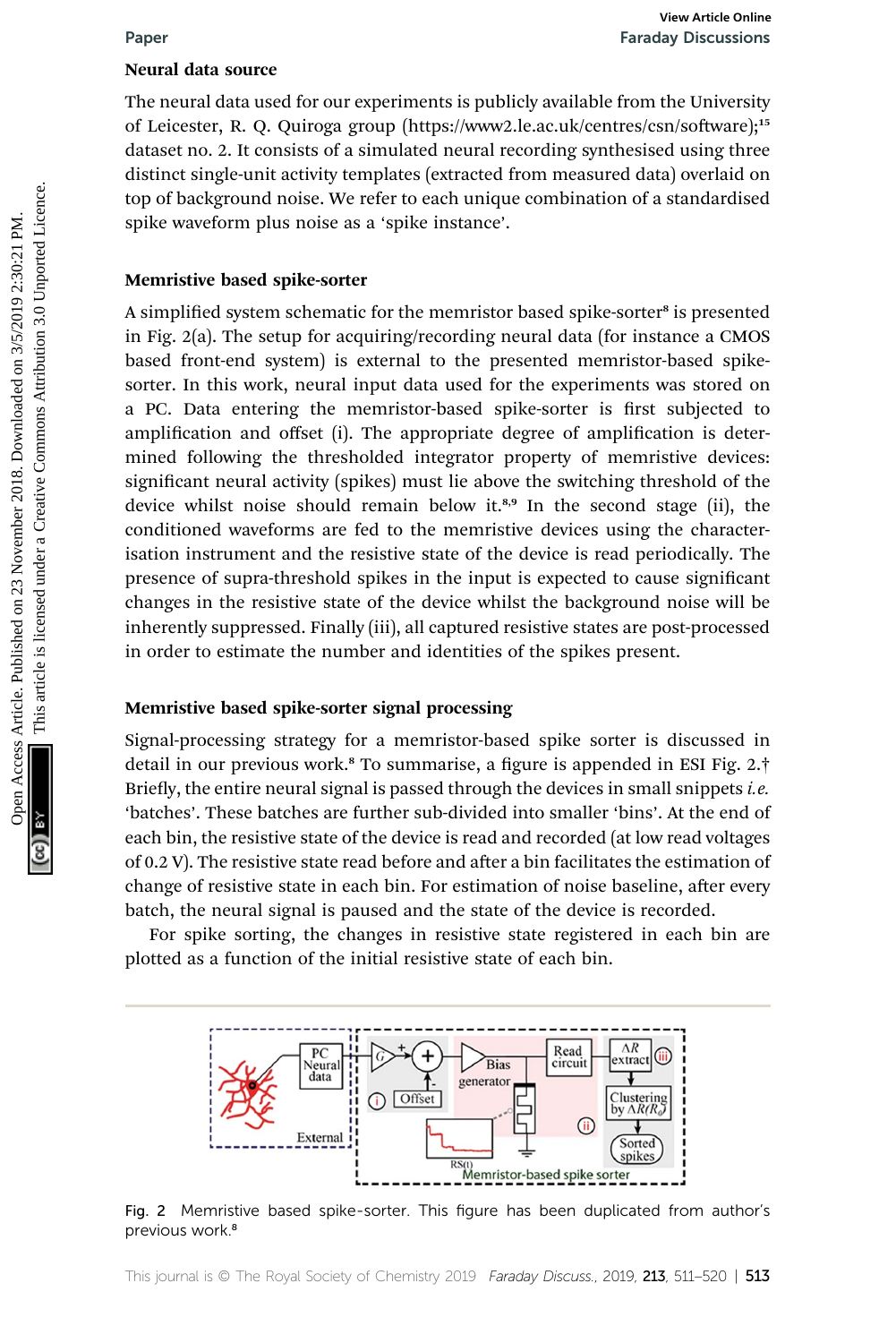# C Results

The capability of single memristive devices to act as spike-sorting elements was experimentally demonstrated using a commercially available memristor characterisation instrument. Publicly available simulated neural signals constructed based on electrophysiological recordings from the cortex and basal ganglia<sup>15</sup> were used as the input data for the memristive spike sorter (Fig. 1b, d and f and ESI Fig. 3†). The data contained three distinct single-unit activity waveform prototypes overlaid on a noise background. For each prototype, ten random instances were chosen and the values were then averaged (indicated as thick lines in Fig. 1). The exact time instances of the randomly chosen spike waveforms are indicated in Tables 1 and 2. The tables also indicate maximum and minimum values of each averaged spike prototype. The instrument applied suitable amplication as explained in the methods section and relayed these waveforms to stand-alone memristive devices. Faraday Discussions<br> **C Results**<br>
The capability of single mennistive devices to act as spile-sorting elements was<br>
experimentably demonstrated using a commercially available inemlation there are<br>
trestiation instrument

### Experiment I

For the first experiment, the averages of each of the three single-unit waveforms were obtained by pooling ten random instances from each class. These were then arranged in a spike triplet as shown in Fig. 3(a) and 4, at the end of which a reset pulse was appended. The justification for adding a reset pulse of the opposite polarity is to mitigate the effects of device resistive state saturation.<sup>9</sup> An exemplary figure has been added in ESI Fig.  $5.†$  Continuous operation of the memristive device in the non-volatile regime for input signals dominated by peaks of a single polarity results in saturation of the resistive state of the device. Furthermore, to

| S. no. | Average spike prototypes | Max. $(V)$ | Min. $(V)$ |
|--------|--------------------------|------------|------------|
|        | Spike prototype 1        | 1.04       | $-0.33$    |
|        | Spike prototype 2        | 0.97       | $-0.52$    |
|        | Spike prototype 3        | 0.85       | $-0.30$    |

Table 1 Spike timings for ten randomly chosen instances for three distinct spike prototypes

Table 2 Maximum and minimum voltage values in the three average spike prototype waveforms

| S. no.       | Spike waveform<br>1 (spike timings) | Spike waveform<br>2 (spike timings) | Spike waveform<br>3 (spike timings) |
|--------------|-------------------------------------|-------------------------------------|-------------------------------------|
| $\mathbf{1}$ | 2785                                | 20 173                              | 45 450                              |
| 2            | 54 871                              | 41 370                              | 465 326                             |
| 3            | 127 642                             | 107 486                             | 606 816                             |
| 4            | 207 821                             | 194 634                             | 854 280                             |
| 5            | 395 160                             | 300 366                             | 939 685                             |
| 6            | 708 914                             | 395 161                             | 1 091 743                           |
| 7            | 903 698                             | 631 599                             | 1 208 267                           |
| 8            | 1 0 1 1 4 3 5                       | 886 880                             | 1 3 1 4 6 5 8                       |
| 9            | 1 273 906                           | 1 082 916                           | 1436188                             |
| 10           | 1420564                             | 1 330 703                           | 204 139                             |

514 | Faraday Discuss., 2019, 213, 511-520 This journal is © The Royal Society of Chemistry 2019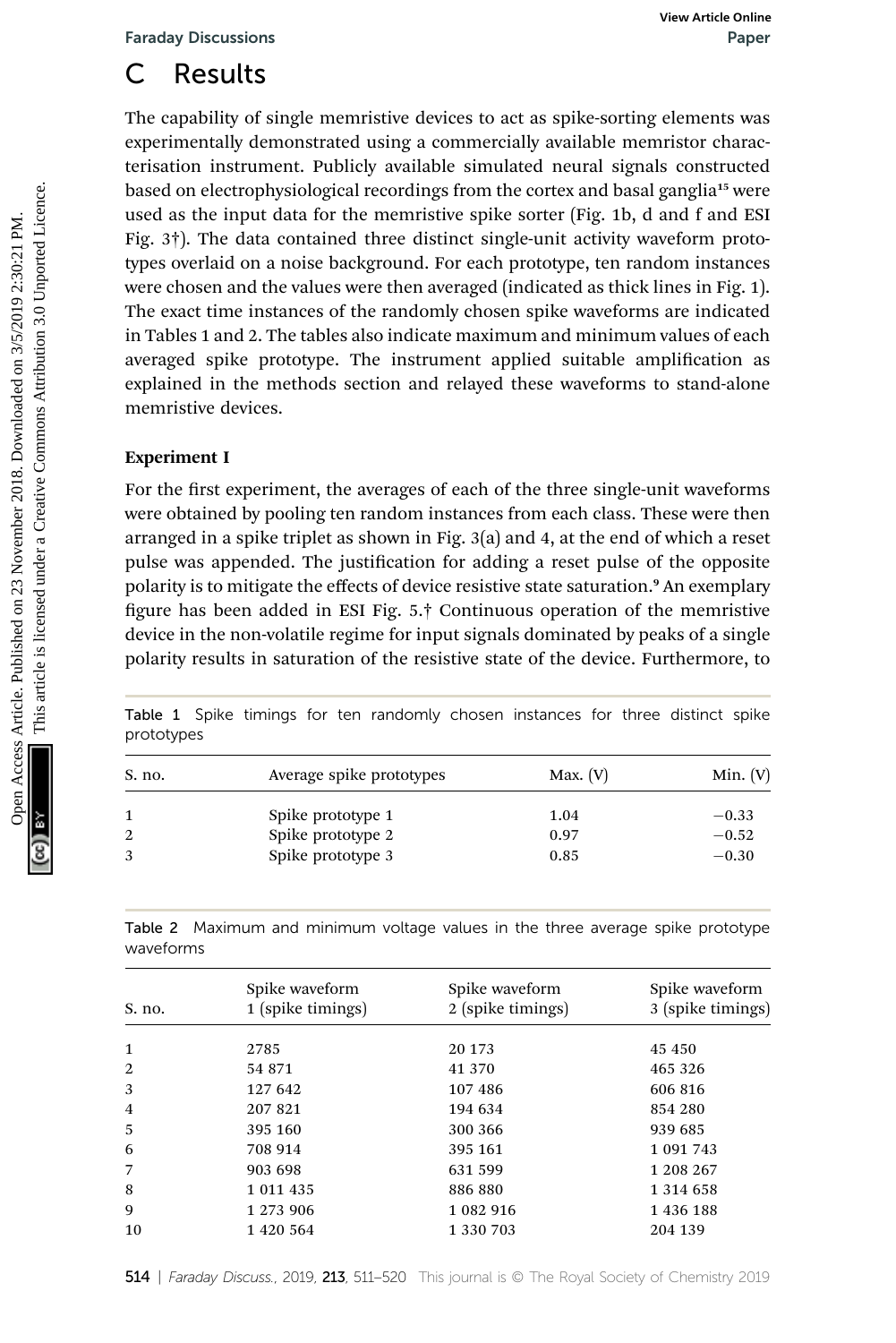

Fig. 3 Spike sorting using memristive devices. (a and c) Input waveform for the repeatability experiment. The waveform contains 10 identical copies of a spike triplet. Each triplet contains a succession of three different spike waveforms and is terminated by a reset pulse (example highlighted in yellow). Averaged spike waveforms were used in this case (thick traces in Fig. 1(b, d and f)). Arrows and numbers indicate the timing and waveform class of each spike within a triplet. (b) Summary of results. Change in resistive state vs. starting resistive state for each pair of consecutive measurements taken whilst the input from (a and c) was applied to the memristive device (see Fig. 1(c, e and g) and main text for details). The emergence of three distinct clusters of data-points corresponding to the three input spike classes is observed. Colour code represents five different spike triplets. (d) Three different clusters with respect to spike type (I, II and III). Highlighted data-points (black outline): points gathered while applying the  $8<sup>th</sup>$  triplet as input.



Fig. 4 (a) Input signal used for Fig. 3. Ten copies of a spike triplet were concatenated and fed to the device-under-test. The triplet was composed of the three average spike prototypes arranged in increasing order of amplitude i.e. order 3, 2, 1. Reset pulses followed every spike triplet. This stimulus was chosen in order to experimentally demonstrate the response repeatability of the device-under-test. (b) Resistive state evolution of the device in response to the neural recording in (a).

ā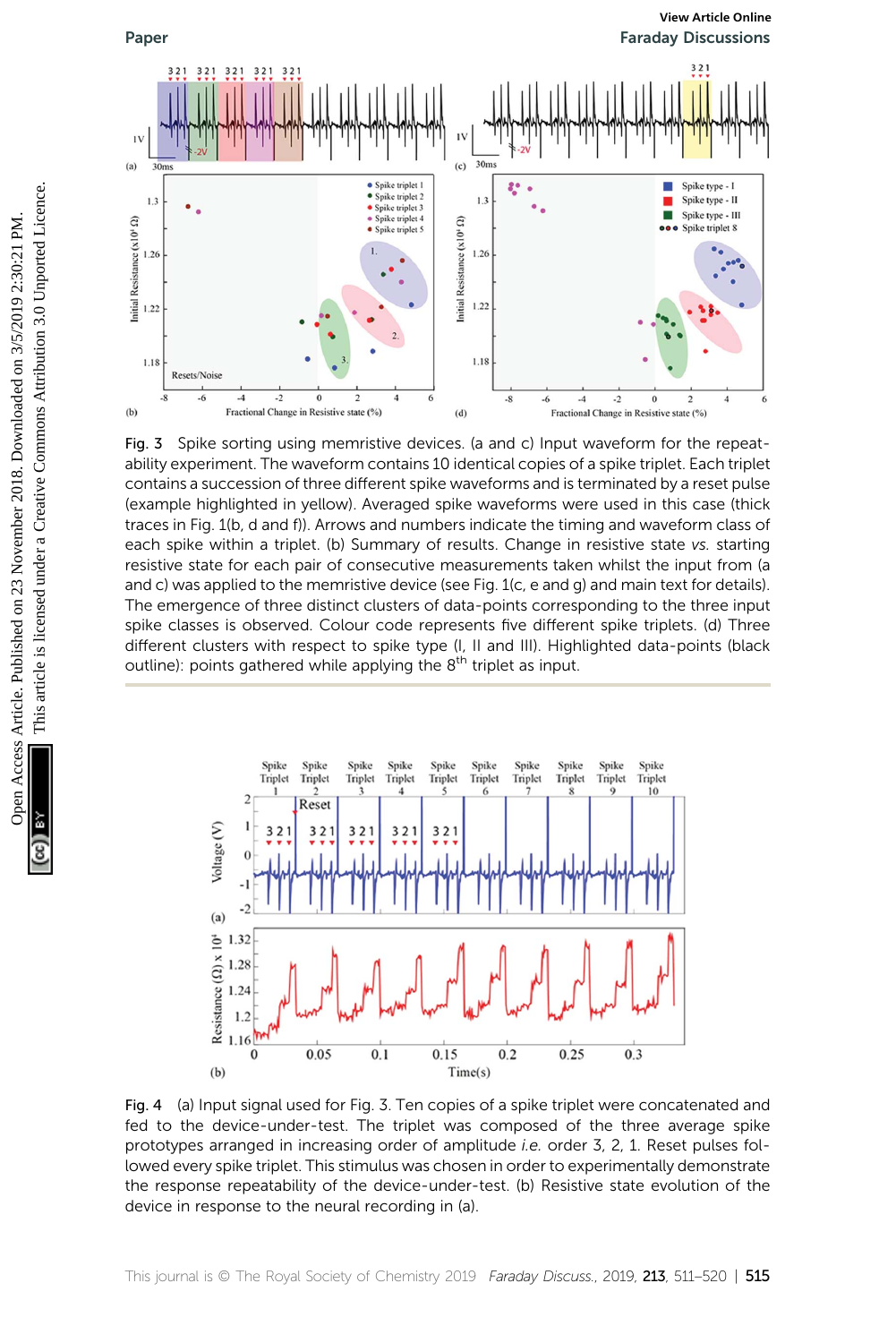test the repeatability, ten spike triplets were sequentially fed into the test memristor and its resistive state was regularly assessed 3 times during each triplet, producing results similar to Fig.  $1(b-g)$  (amplification gain:  $-1.3$  offset:  $-0.63$  V). The devices were reset after each spike triplet and not after each spike waveform. The change in resistive state between every pair of consecutive measurements vs. the resistive state in the first measurement of the same pair results in Fig. 3(b and d). More clearly, the resistive state change measured between the beginning and the end of a spike waveform was plotted as a function of its initial resistive state.

These results capture the impact of each spike's strength on setting the memory state of the device with respect to its initial state, as exemplified by the spike triplets in Fig. 3(a) and their corresponding  $R(\Delta R)$  points in Fig. 3(b) [initial resistance *vs.* fractional changes in resistive state]. For a raw data example, *i.e.* method of estimating the fractional change in the resistive state, see ESI Table 1.† The clear clustering of the data-points associated with the three distinct spike waveform prototypes as illustrated in Fig. 3(d) demonstrates that the memristive device is capable of intrinsically performing spike sorting consistently. As the waveform input to the device is identical for each triplet, any variation in  $R(\Delta R)$ response arises mainly from device variability. Faraday Diecussions<br>
test the repeatability, ten splike triplets were sequentially fed into the team<br>
friest articles. The chief street areas after a calculate to Fig. 1(b-g) (amplification gain:  $-1.3$  offset:  $-0.63$  V)

### Experiment II

For the second experiment, the triplets were constructed from individual spike instances (not averaged prototypes) and their order was randomised as shown in Fig. 5(a and c) and 6. This setup accounts for background noise-induced spike shape variability.<sup>15</sup> The results are shown in Fig. 5(b and d) and ESI Table 2, $\dagger$ 



Fig. 5 (a and c) Input waveform consisting of ten triplets, each constituted by random spike instances appearing in randomised order. (b) Corresponding results. Change in resistive state vs. starting resistive state for each pair of consecutive measurements taken whilst the input from (b and d) was applied to the memristive device. The variability introduced by the input waveforms scatters the clusters, which, however, remain broadly linearly separable. Boxed data point: the spike instance waveform contained a double spike (spike triplet 6 – highlighted in (c) in grey). (d) Three different clusters with respect to spike type (I, II and III).

516 | Faraday Discuss., 2019, 213, 511-520 This journal is © The Royal Society of Chemistry 2019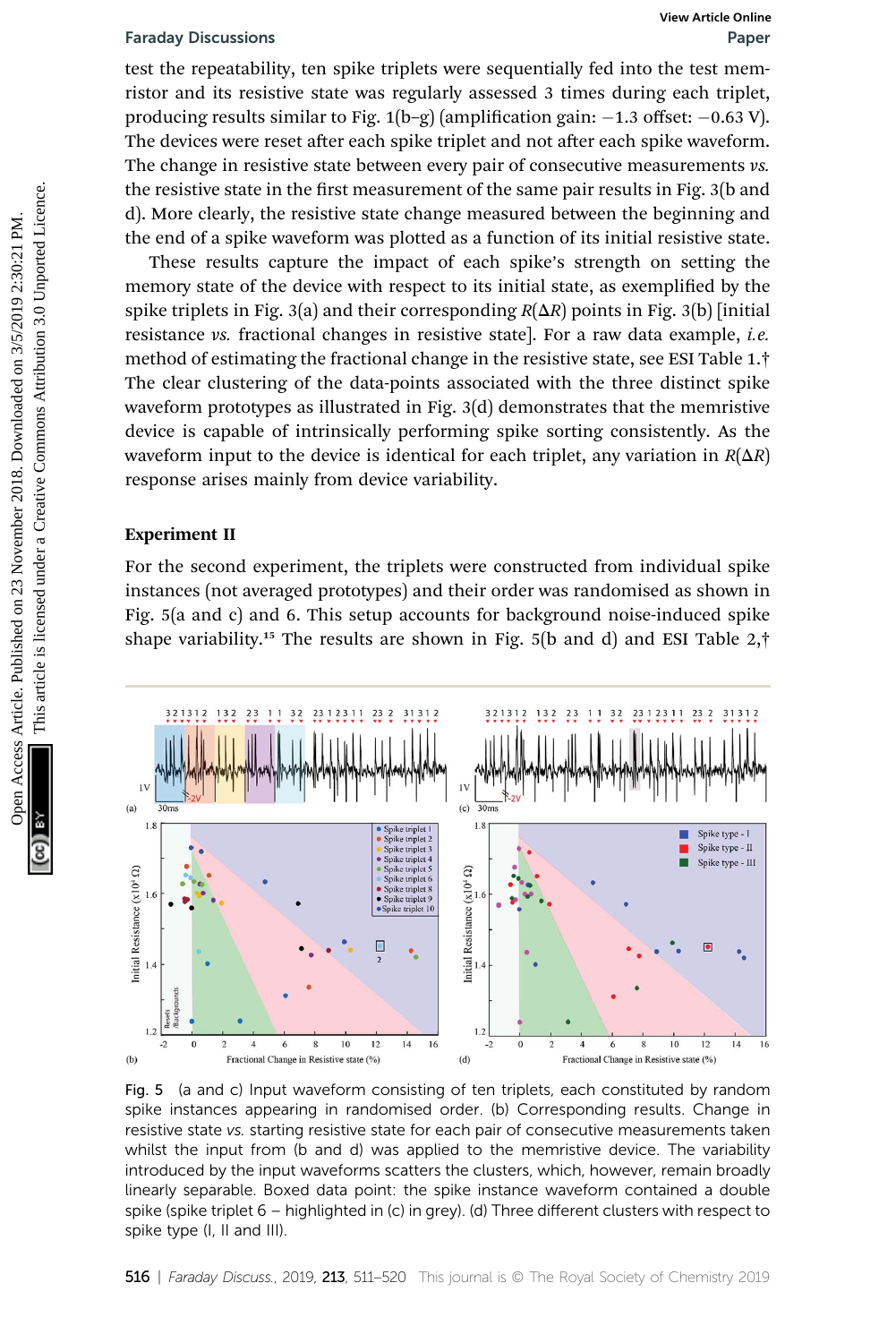

Fig. 6 (a) Neural waveform used for Fig. 5. Randomly chosen spike waveform instances, one belonging to each prototype, were arranged in random order as shown in the figure in order to form a spike triplet. Reset pulses followed every spike triplet. Ten such randomly generated triplets were concatenated and fed to the device-under-test. (b) Resistive state evolution of the device in response to the neural recording in (a).

where the intrinsic variability in device behaviour is compounded by the variability in the spike waveforms. Notably, despite the fact that clustering has smeared and is no longer as clear as in Fig. 3(b and d), it is still possible to linearly separate the majority of events. The misclassified spike that caused strong change in resistive state (enclosed in a box) was the result of the event instance containing two spikes in close succession (main spike plus a stray spike).

The prototype devices used for experiments show intrinsic variability and a range of variation in threshold voltages, however, since we assess the fractional changes in the resistive change of the device, the variability factor is compensated to a certain extent. One possible solution in the future will be to use alternative or engineered materials as the devices active core, which could potentially allow innovations to achieve a smaller range of variations in threshold voltages. Equally important, the use of reset pulses is mandatory for non-volatile memristive devices for compensating the saturating behaviour of devices.<sup>9</sup> Better solutions in this respect can be found by employing memristive devices operating in the volatile region.<sup>20</sup> Exploiting this completely different behaviour of the devices might eliminate the need for reset pulses making the implementation of this technology much more power efficient. Moreover, we do note that signal artefacts related with the employed recording methodology will overall contribute to an increase in detecting false positive events. Our approach can be tailored via gain adjustment to be immune to power-line noise and EM interference, nonetheless, large-amplitude and/or stimulation artefacts would require additional pre filtering that is commonly used in other spike-detection implementations.

Memristive devices are sensitive to the envelope of the spike waveform, where resistive state change of the device depends on spike amplitude, polarity, and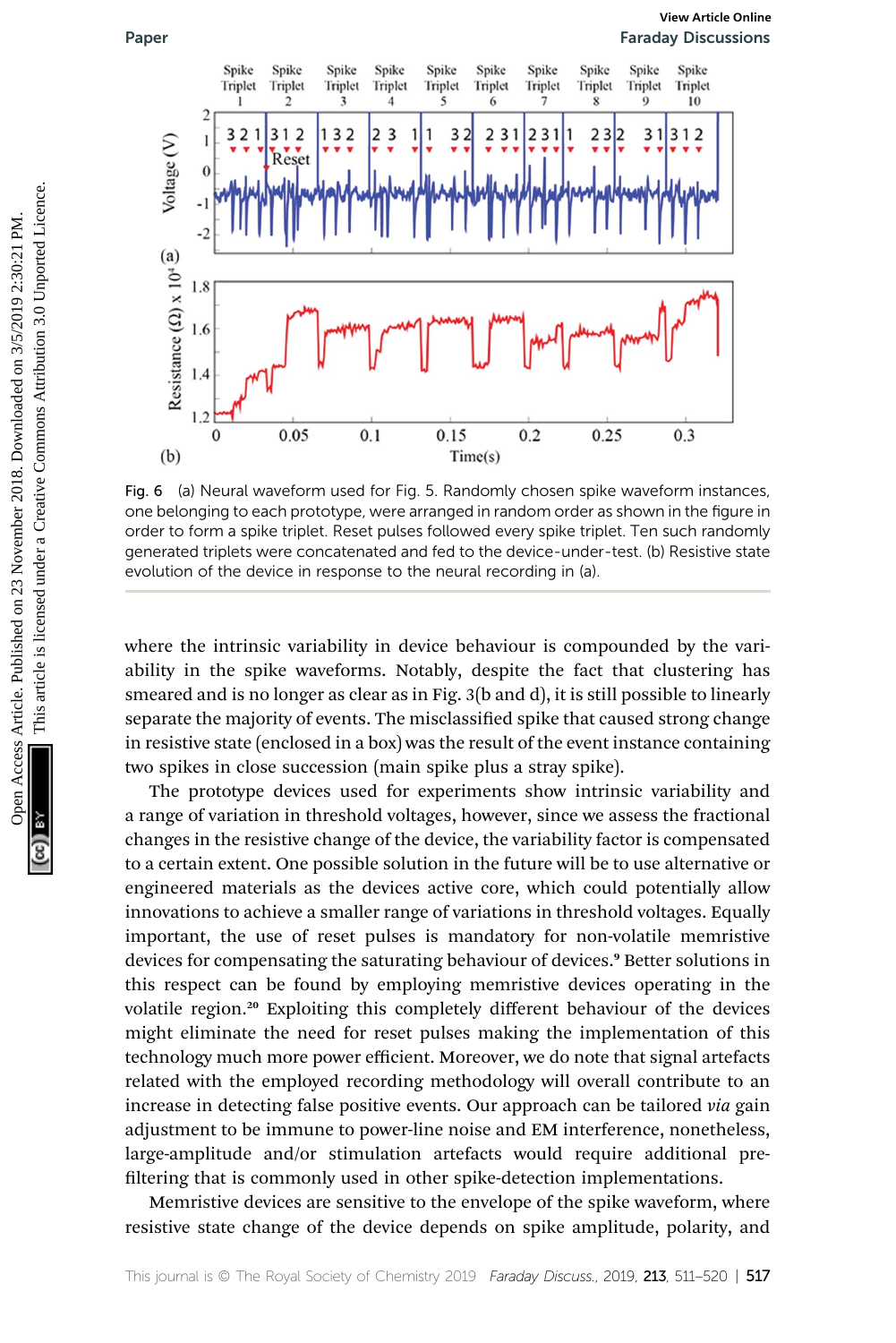width. The results presented in this manuscript is our initial work at 'proof-ofconcept' level. Many significant questions, such as how will the devices be integrated at the system level or how devices will perform in cases where action potentials with different shapes but same amplitude exist, remain as the future work. To a certain extent, the nature of spike sorting also depends upon the number of questions, such as the application/disease under study, the nature of the recording, *i.e.* intracellular or extracellular, assessing if the recording contains multi-unit activity or single-unit activity, or the compound action potentials. Therefore, to assess the performance of devices in all such scenarios more closely, we aim to study this subject in-depth in the near future.

# D Conclusions

In conclusion, we demonstrate that memristor-based spike sorting systems are promising candidates for future brain-machine interfaces. The spike sorting ability of the concept systems presented here is compounded by the positive downscaling prospects of memristive technologies, both in area<sup>12</sup> and power.<sup>21</sup> Our results prove that single nanometre scale devices can capture enough input signal information for encoding distinct spike classes at no extra power  $\sim 100$ nW)<sup>20</sup> or area cost to what we have shown previously for spike detection.<sup>17,20</sup> Our results bring new application prospects for memristive devices, diversifying from conventional digital memory applications towards enabling active neural interfacing technologies that are very much needed for realising the electroceuticals vision.<sup>22</sup> Faraday Diecussions<br>
with The results presented in this manuscript is our initial work at proof-<br>
concept' level. Many significant questions, such as how will the devices be inte-<br>
graded at the system level or how devices

# Author Contributions

I. G. and T. P. conceived the experiments. A. S. provided the hardware/ instrumentation used for experiments. A. K. and M. T. fabricated and optimised the devices. I. G. carried out the experiments, performed the data analysis and wrote the manuscript.

# Conflicts of interest

The authors declare no competing financial interests.

# Acknowledgements

We acknowledge the financial support of FP7 RAMP and EPSRC EP/K017829/1 and EP/R024642/1. The datasets used for the experiments in the manuscript are publicly available from the R. Q. Quiroga group at the University of Leicester (dataset 2).

# References

1 M. A. Lebedev and M. A. L. Nicolelis, Brain-Machine Interfaces: From Basic Science to Neuroprostheses and Neurorehabilitation, Physiol. Rev., 2017, 97, 767–837.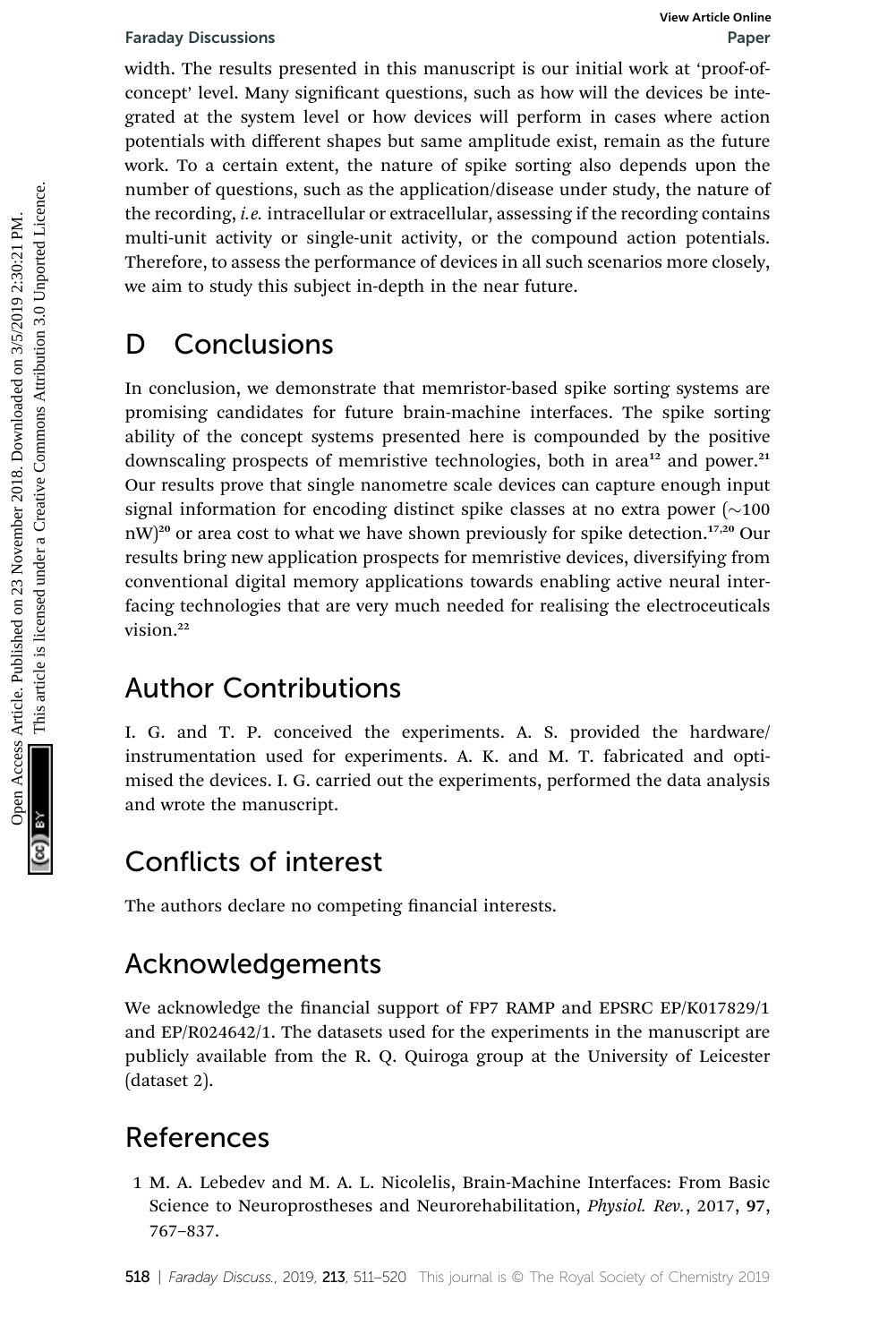- 2 A. K. Bansal, W. Truccolo, C. E. Vargas-Irwin and J. P. Donoghue, Decoding 3D reach and grasp from hybrid signals in motor and premotor cortices: spikes, multiunit activity, and local field potentials, *J. Neurophysiol.*, 2012, 107, 1337–1355. **Paper**<br>
2. A.K. Bansal, W. Truccolo, C. E. Vargas-Irwin and J. P. Donophuc, poedular on 24 November 2018.<br>
Tax-1.85.<br>
metriumit activity, and local field potentials, *J. Neurophysiol*, 2012, 107,<br>
3. P. This article. A.
	- 3 F. Franke, et al., High-density microelectrode array recordings and real-time spike sorting for closed-loop experiments: an emerging technology to study neural plasticity, Front. Neural Circuits, 2012, 6, 1–7.
	- 4 C. M. Lopez, et al., A 966-electrode neural probe with 384 configurable channels in 0.13 µm SOI CMOS, 2016 IEEE Int. Solid-State Circuits Conf., 2016, pp. 392–393, DOI: 10.1109/ISSCC.2016.7418072.
	- 5 B. K. D. Wise, et al., Microelectrodes, Microelectronics, and Implantable Neural Microsystems, Proc. IEEE, 2008, 96, 1184–1202.
	- 6 Ian H. Stevenson and K. P. Kording, How advances in neural recording affect data analysis, Nat. Neurosci., 2011, 14, 139–142.
	- 7 A. Berényi, Z. Somogyvári, A. J. Nagy, L. Roux, J. D. Long, S. Fujisawa, E. Stark, A. Leonardo, T. D. Harris and G. Buzsáki, Large-scale, high-density (up to 512 channels) recording of local circuits in behaving animals, J. Neurophysiol., 2014, 111, 1132–1149.
	- 8 I. Gupta, et al., Real-time encoding and compression of neuronal spikes by metal-oxide memristors, Nat. Commun., 2016, 7, 1–16.
	- 9 I. Gupta, A. Serb, A. Khiat and T. Prodromakis, Improving detection accuracy of memristor-based bio-signal sensing platform, IEEE Trans. Biomed. Circuits Syst., 2016, 1–9, DOI: 10.1109/TBCAS.2016.2580499.
	- 10 I. Gupta, S. Alexantrou, A. Khiat and T. Prodromakis, Towards a memristorbased spike-sorting platform, IEEE Biomed. Circuits Syst., pp. 1–4, 2016.
	- 11 M. S. Lewicki, A review of methods for spike sorting: the detection and classification of neural action potentials classification of neural action potentials, Netw. Comput. Neural Syst., 1998, 9(4), R53–R78.
	- 12 A. Khiat, P. Ayliffe and T. Prodromakis, High Density Crossbar Arrays with Sub-15 nm Single Cells via Liftoff Process Only, Sci. Rep., 2016, 6, 32614.
	- 13 H. G. Rey, C. Pedreira and R. Quian Quiroga, Past, present and future of spike sorting techniques, Brain Res. Bull., 2015, 119, 106–117.
	- 14 M. Mahmud and S. Vassanelli, Processing and analysis of multichannel extracellular neuronal signals: state-of-the-art and challenges, Front. Neurosci., 2016, 10, 1–12.
	- 15 R. Q. Quiroga, Z. Nadasdy and Y. Ben-Shaul, Unsupervised spike detection and sorting with wavelets and superparamagnetic clustering, Neural Comput., 2004, 16, 1661–1687.
	- 16 R. Quian Quiroga, What is the real shape of extracellular spikes?, J. Neurosci. Methods, 2009, 177, 194–198.
	- 17 I. Gupta, et al., Real-time coding and compression of neuronal spikes by metal-oxide memristors, Nat. Commun., 2016, 7, 12805.
	- 18 A. Serb, R. Berdan, A. Khiat, C. Papavassiliou and T. Prodromakis Live demonstration: a versatile, low-cost platform for testing large ReRAM crossbar arrays, IEEE Int. Symp. CIRCUITS Syst., 2014, vol. 9, p. 4799.
	- 19 I. Gupta, et al., A Cell Classifier for RRAM Process Development, IEEE Trans. Circuits Syst. II Express Briefs, 2015, 62, 676–680.
	- 20 I. Gupta, et al., Sub 100 nW volatile nano metal-oxide memristor as synapticlike encoder of neuronal spikes, ArXiv:1611.09671.